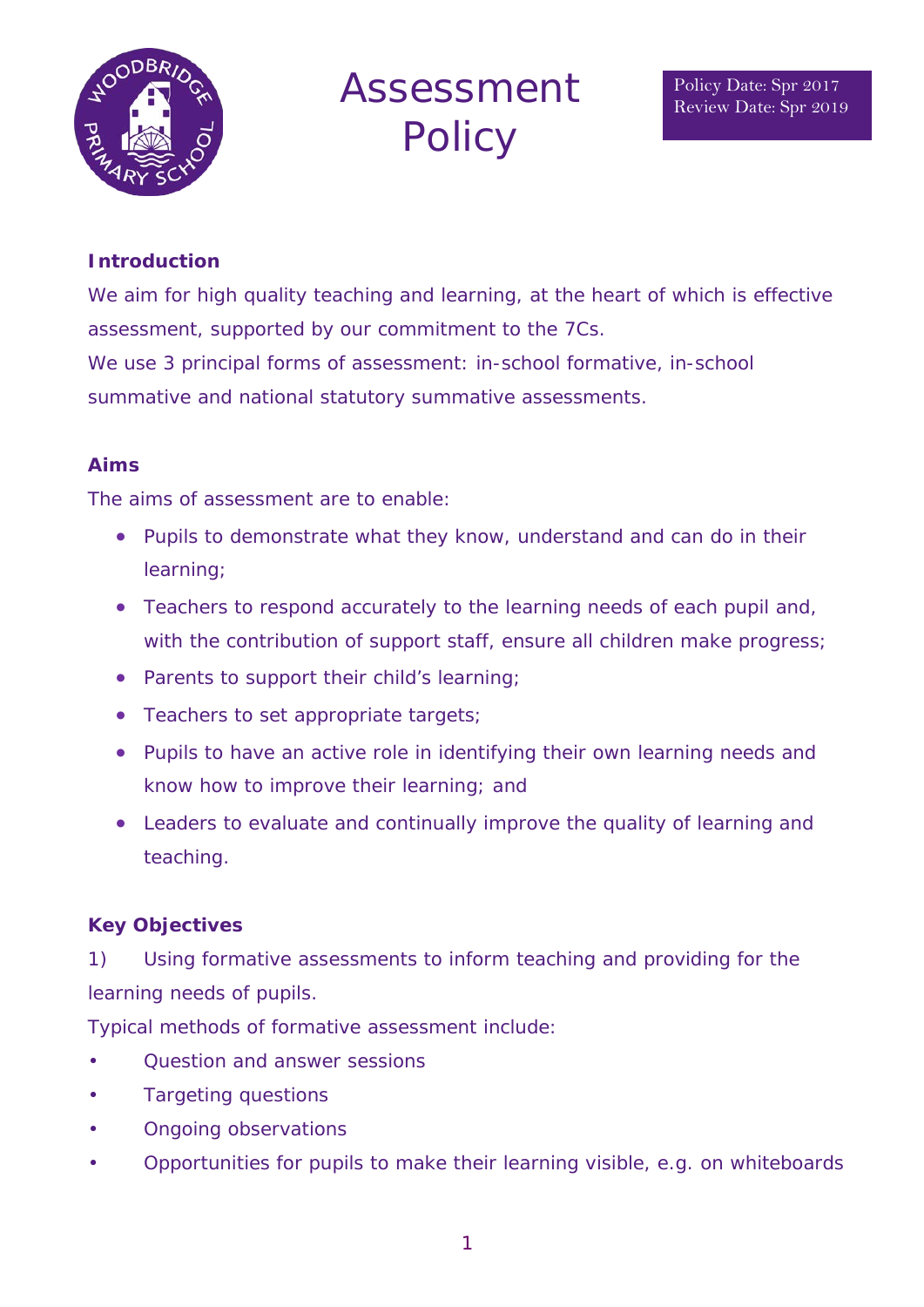- Discussions between staff and groups of pupils
- Verbal and written feedback

2) Recording pupils' skills, knowledge, abilities and achievements using consistent methods.

We ensure consistency in teacher assessments by:

- Using agreed Feedback and Marking practices
- Following the frameworks of Big Maths and the Big Write
- Moderating Writing each term
- Maths and English Book Reviews and Learning Walks
- Joining Pyramid and Local Authority moderation activities

3) Using a systematic approach to target setting. Involving pupils and parents by:

- Discussing targets with pupils
- Sending copies of targets home at the start of each term
- Keeping targets visible for pupils
- Reporting on progress at Parent Consultations and in end of term reports
- Setting new targets when current ones are met

4) Systematically monitor and evaluate pupils' progress.

Teachers, Subject Leaders, the SLT and Governors monitor and evaluate progress using:

- Early Excellence Baseline Assessments (EExBA)
- Good Levels of Development (GLD) and Average Total Points Scores (ATPS) at the end of the Foundation Stage
- Progress in Understanding Mathematics Assessments (PUMA) and Progress In Reading Assessments (PIRA) through Key Stage 1.
- Phonics Screening Checks
- Key Stage 1 SATs
- NFER Assessments in Maths, Reading and Grammar though Key Stage 2
- Key Stage 2 SATs